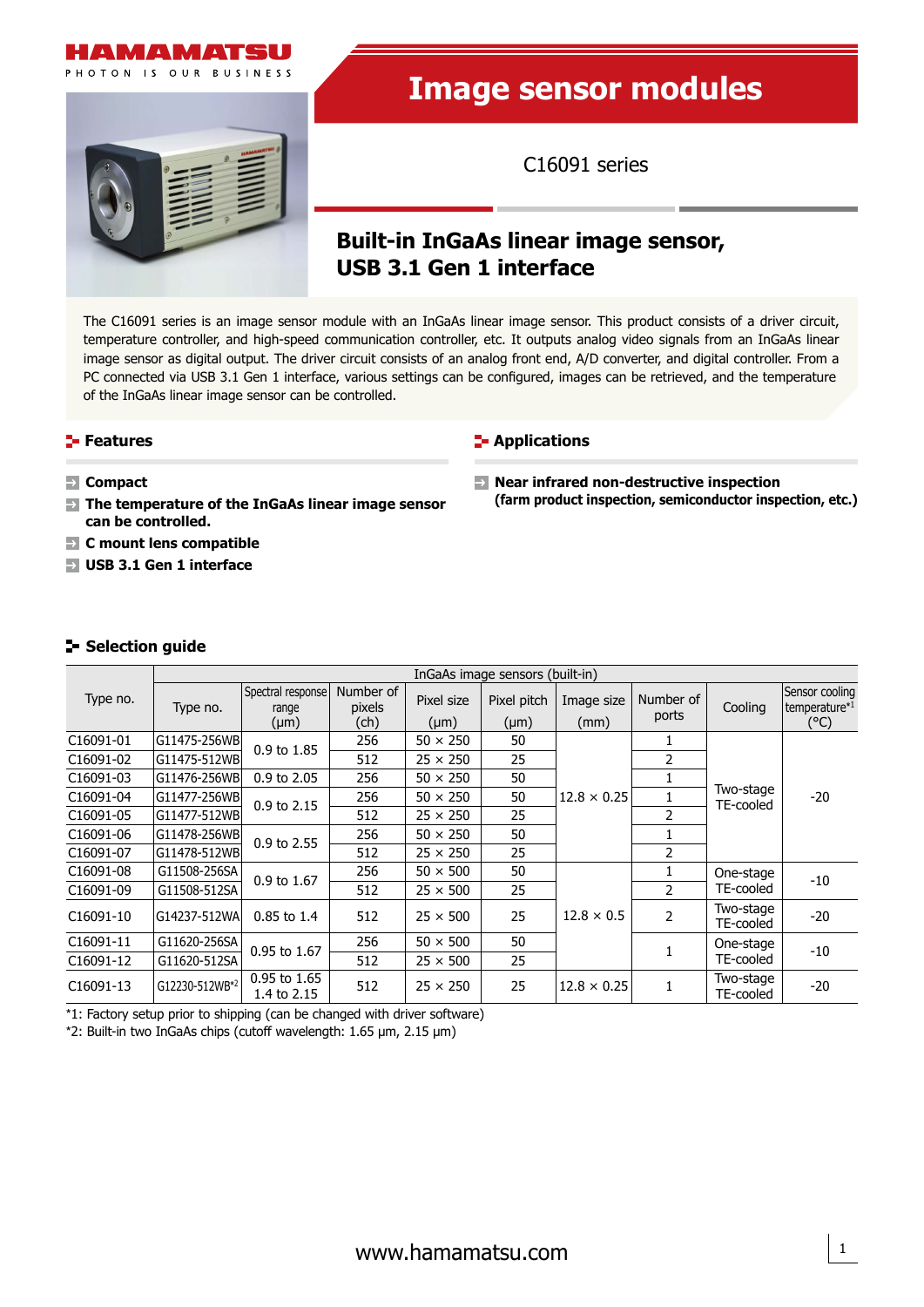#### **Structure (Typ. Ta=25 °C, unless otherwise noted)**

| Parameter                      | Specification                                                                                                                    | Unit |
|--------------------------------|----------------------------------------------------------------------------------------------------------------------------------|------|
| A/D resolution                 | 16                                                                                                                               | bit  |
| Interface                      | USB 3.1 Gen 1 (data transfer speed: 5 Gbps)                                                                                      |      |
|                                | Internal trigger mode: runs without external triggers                                                                            |      |
| Internal/external trigger mode | External trigger mode: runs in sync with external triggers. Rising or falling edge selectable.<br>Trigger level: LVTTL (0/3.3 V) |      |
| Cooling temperature            | $-20$ to $+15$                                                                                                                   | ٥٢   |
| Gain switching                 | Can be switched according to built-in sensor                                                                                     |      |
| Drive frequency switching      | Can be switched between three values (1.25 MHz, 2.5 MHz, 5 MHz)                                                                  |      |

#### **Absolute maximum ratings (Typ. Ta=25 °C, unless otherwise noted)**

| Parameter                               | Svmbol | Condition                                   | Min. | Typ.                     | Max.      | Unit   |
|-----------------------------------------|--------|---------------------------------------------|------|--------------------------|-----------|--------|
| Supply voltage                          |        |                                             | -0.3 | $\overline{\phantom{a}}$ |           |        |
| Input signal voltage (external trigger) | Vix    |                                             | -0.5 | $\overline{\phantom{0}}$ | כ.ס       |        |
| Operating temperature                   | Topr   | $\sqrt{2}$ No dew condensation*3            |      |                          | $40^{*4}$ | $\sim$ |
| Storage temperature                     | Tsta   | $\lfloor$ No dew condensation <sup>*3</sup> | -20  | $\overline{\phantom{0}}$ |           | $\sim$ |

\*3: When there is a temperature difference between a product and the surrounding area in high humidity environments, dew condensation may occur on the product surface. Dew condensation on the product may cause deterioration in characteristics and reliability.

\*4: When setting the sensor cooling temperature to -20 °C, set the operating temperature to 30 °C or less.

Note: Exceeding the absolute maximum ratings even momentarily may cause a drop in product quality. Always be sure to use the product within the absolute maximum ratings.

#### **ELECTRICAL CHARACTER (Typ. Ta=25 °C, unless otherwise noted)**

| Parameter                               | Condition                                           | Symbol | Min.    | Typ.                                        | Max.     | <b>Unit</b> |
|-----------------------------------------|-----------------------------------------------------|--------|---------|---------------------------------------------|----------|-------------|
| Operating frequency                     |                                                     | fop    |         | 1.25, 2, 5                                  |          | <b>MHz</b>  |
| Line rate*5                             | Integration time=2 µs                               | LR.    |         |                                             | 17       | klines/s    |
| Integration time* <sup>6</sup>          |                                                     | -      | 8, 4, 2 | $\overline{\phantom{a}}$                    | 30000000 | μs          |
| <b>Noise</b>                            | $CE=16$ nV/e <sup>-</sup><br>Integration time=10 ms | Nread  |         | 4.5                                         |          | <b>ADU</b>  |
| Dynamic range                           | CE=16 nV/e <sup>-</sup>                             | Drange |         | 14000                                       |          |             |
| Conversion gain                         |                                                     | Gc     |         | 47                                          |          | µV/ADU      |
|                                         |                                                     | Vih    | 2.0     | 3.3                                         | 5.5      | v           |
| Input signal voltage (external trigger) |                                                     | Vil    |         | 0                                           | 0.8      | v           |
| Supply voltage                          |                                                     | Vs     | 11.4    | 12.0                                        | 12.6     | v           |
| Current consumption                     |                                                     | Ic     |         | 2                                           | ٦        | A           |
| USB bus power current consumption       |                                                     | Ic USB |         | 560                                         | 700      | mA          |
| A/D resolution                          |                                                     |        |         | 16                                          |          | bit         |
| Interface                               |                                                     |        |         | USB 3.1 Gen 1 (data transfer speed: 5 Gbps) |          |             |
| Trigger mode                            |                                                     |        |         | Internal/External                           |          |             |

\*5 : 512 ch/2 ports readout or 256 ch/1 port readout

\*6: The minimum integration time depends on the operating frequency (1.25 MHz: 8 µs, 2.5 MHz: 4 µs, 5 MHz: 2 µs).

#### **Temperature controller (Ta=25 °C unless otherwise noted)**

| Parameter                                | Min. | Гур.                              | Max.   | Unit   |
|------------------------------------------|------|-----------------------------------|--------|--------|
| Sensor cooling temperature <sup>*7</sup> | -20  |                                   | +15    | $\sim$ |
| Temperature setting                      |      | Can be set in $1 \text{ °C}$ step |        |        |
| Temperature accuracy*8                   |      |                                   |        |        |
| Temperature stability*9                  | -0.1 | $\overline{\phantom{0}}$          | $+0.1$ |        |
| Setting temperature achievement time     |      |                                   |        | min    |

\*7: Keep the difference between the setting temperature and the ambient temperature to 50 °C or less. If the temperature exceeds 50 °C, the sensor may not reach the setting temperature.

\*8: Deviation of the actual temperature from the setting temperature

\*9: Temperature fluctuation after temperature stabilization

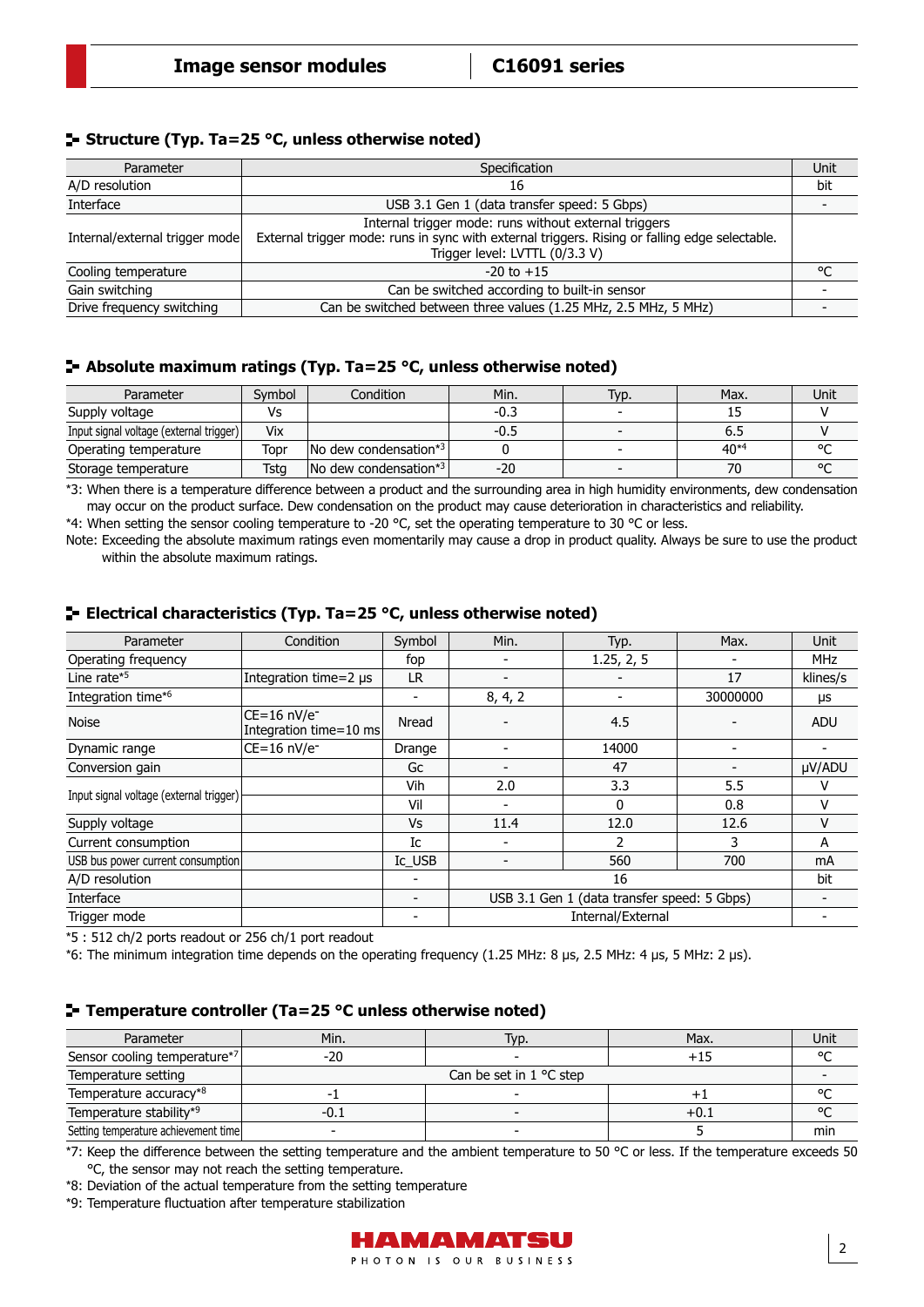#### **Sensor gain, line rate compatibility table**

| Type no.     | Sensor gain | Line rate |
|--------------|-------------|-----------|
| G11475-256WB |             |           |
| G11475-512WB |             |           |
| G11476-256WB |             |           |
| G11477-256WB |             |           |
| G11477-512WB | А           | C         |
| G11478-256WB |             |           |
| G11478-512WB |             |           |
| G11508-256SA |             |           |
| G11508-512SA |             |           |
| G11620-256SA |             |           |
| G11620-512SA |             |           |
| G12230-512WB | А           | D         |
| G14237-512WA | B           |           |

■ Sensor gain

| Sensor gain | Gain 1               | Gain 2                | Gain 3                   | Gain                  |
|-------------|----------------------|-----------------------|--------------------------|-----------------------|
|             | 16 nV/e <sup>-</sup> | 160 nV/e <sup>-</sup> | $\overline{\phantom{0}}$ |                       |
|             | 16 nV/e <sup>-</sup> | 160 nV/e <sup>-</sup> | 320 nV/e-                | 930 nV/e <sup>-</sup> |

#### ■ Line rate

| Line rate | Line rate 1<br>fop= $1.25$ MHz | Line rate 2<br>fop= $2.5$ MHz | Line rate 3<br>fop=5 $MHz$ |
|-----------|--------------------------------|-------------------------------|----------------------------|
|           | 4.24 klines/s max.             | 8.47 klines/s max.            | 16.95 klines/s max.        |
|           | 2.27 klines/s max.             | 4.54 klines/s max.            | 9.07 klines/s max.         |

## **Block diagram**



KACCC0936EA

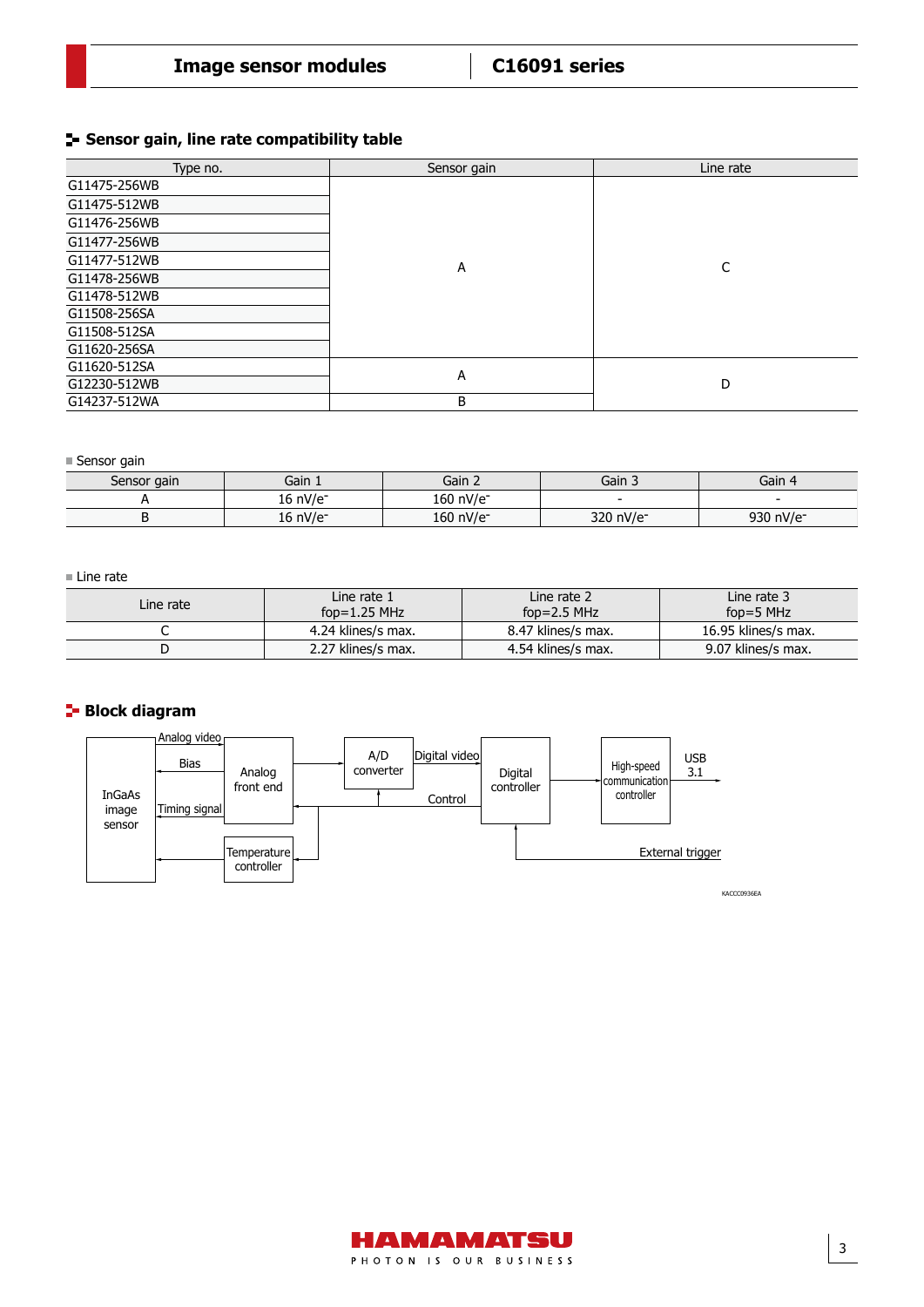#### **Spectral response**



#### G12230-512WB





4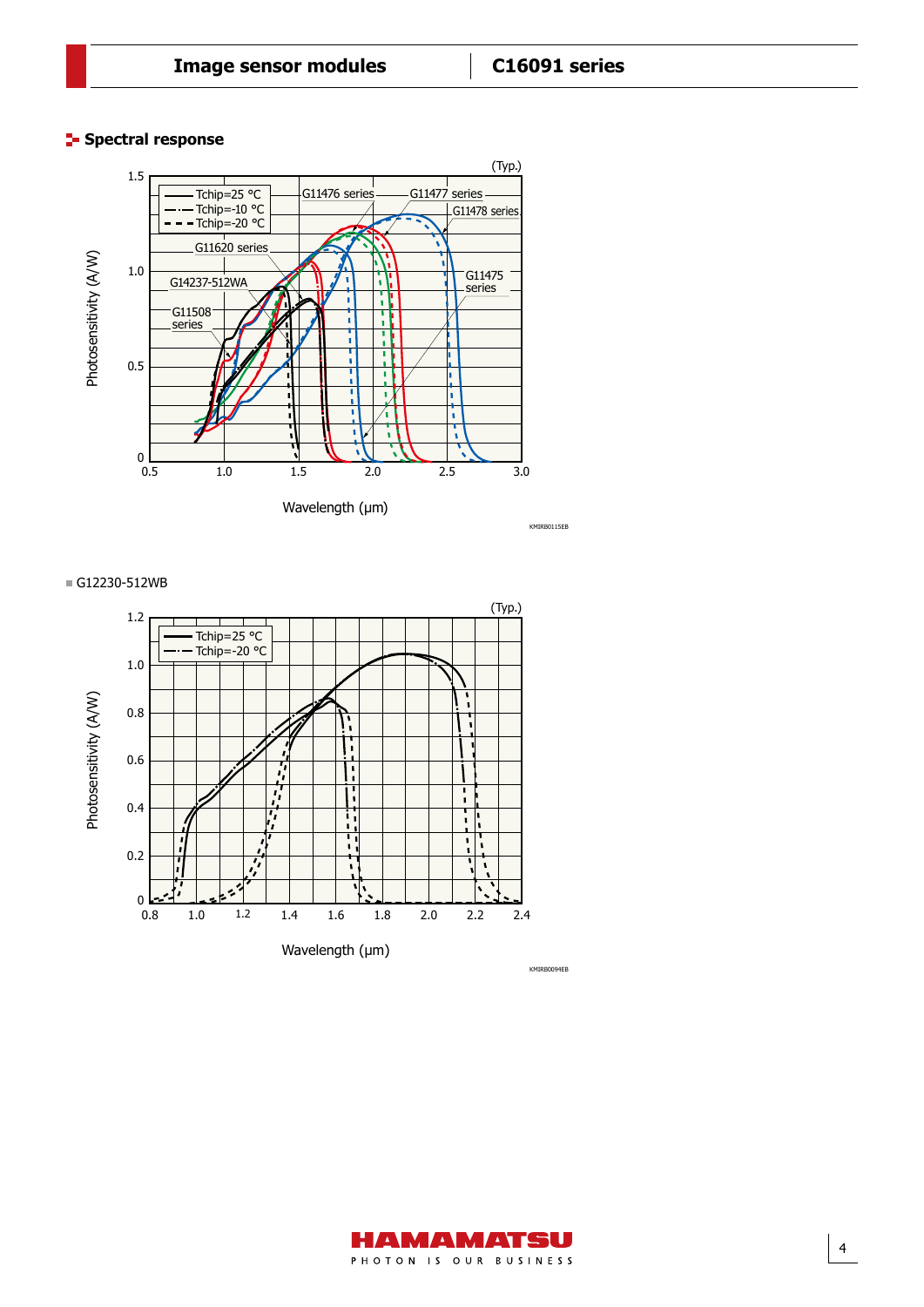#### **C mount**

C mount lens can be attached using the C mount holder included with the product.

## **Imaging mode**

There are two imaging modes: internal trigger mode in which the image sensor module operates by itself and external trigger mode in which the exposure timing can be set using external triggers.



## **T**- Timing chart (external trigger mode)

| [Positive polarity] |  |
|---------------------|--|
| External trigger    |  |
| <b>MSP</b>          |  |
| VIDEO-S             |  |
| [Negative polarity] |  |
| External trigger    |  |
| <b>MSP</b>          |  |
| VIDEO-S             |  |

Delay time from when an external trigger is input to when exposure is started=30 ns Jitter=±10 ns Minimum pulse width of external triggers=100 ns

KACCC0945EA

5

#### **Connection example**

A USB 3.1 Gen 1 interface is required on the PC. Connect to the PC using the USB 3.1 cable, and install the driver software in the PC. The digital controller runs on the bus power through the USB 3.1 cable. When the digital controller starts, the power supply input from the AC adapter turns on. Power is supplied to the analog front end and temperature controller from the AC adapter. Connect an external trigger generator to TRIG IN using an SMA coaxial cable to use external trigger mode. Apply an LVTTL level input (3.3 V) signal.



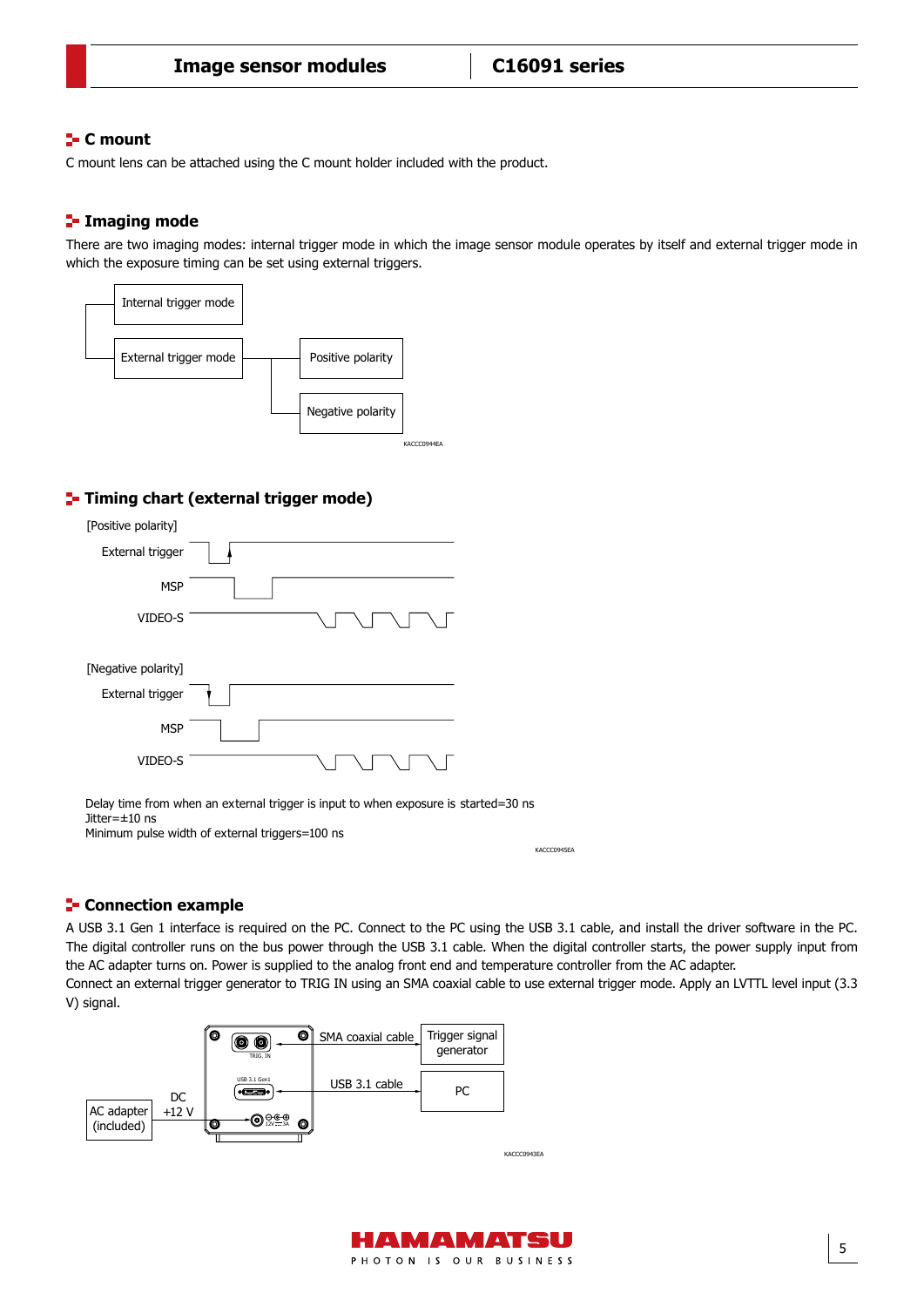#### **<sup>1</sup>** Dimensional outline (unit: mm)

Dimensional outline



## **AC adapter**

| Parameter                      |                                | Specification                                               |  |
|--------------------------------|--------------------------------|-------------------------------------------------------------|--|
| Input voltage, Input frequency |                                | AC 100 to 240 V, 50 Hz/60 Hz                                |  |
| Output voltage, Output current |                                | DC 12 V, 3.8 A                                              |  |
| Cabe length                    | Image sensor module to adapter | $1800 \pm 100$ mm                                           |  |
|                                | Adapter to outlet              | $1200 \pm 100$ mm                                           |  |
| Dimensions (adapter)           |                                | $46.8 \times 98.5 \times 32.1$ mm (W $\times$ D $\times$ H) |  |
| Weight                         |                                | $200 \pm 10$ g                                              |  |
|                                |                                |                                                             |  |

## **Software**

- ∙ Compatible OS: Windows 10
- ∙ DCAM-API (digital camera application programming interface): Download from [http://dcam-api.com. It](http://dcam-api.com) includes Hamamatsu driver software, DLL, and image capture software. DCAM-SDK, which includes the function manual and sample software, is available.

Note: Image processing library is not provided.

#### **F** Accessories

- ∙ AC adapter
- ∙ USB cable

#### **F** Related information

[www.hamamatsu.com/sp/ssd/doc\\_en.html](http://www.hamamatsu.com/sp/ssd/doc_en.html)

- **Precautions**
- ∙ Disclaimer